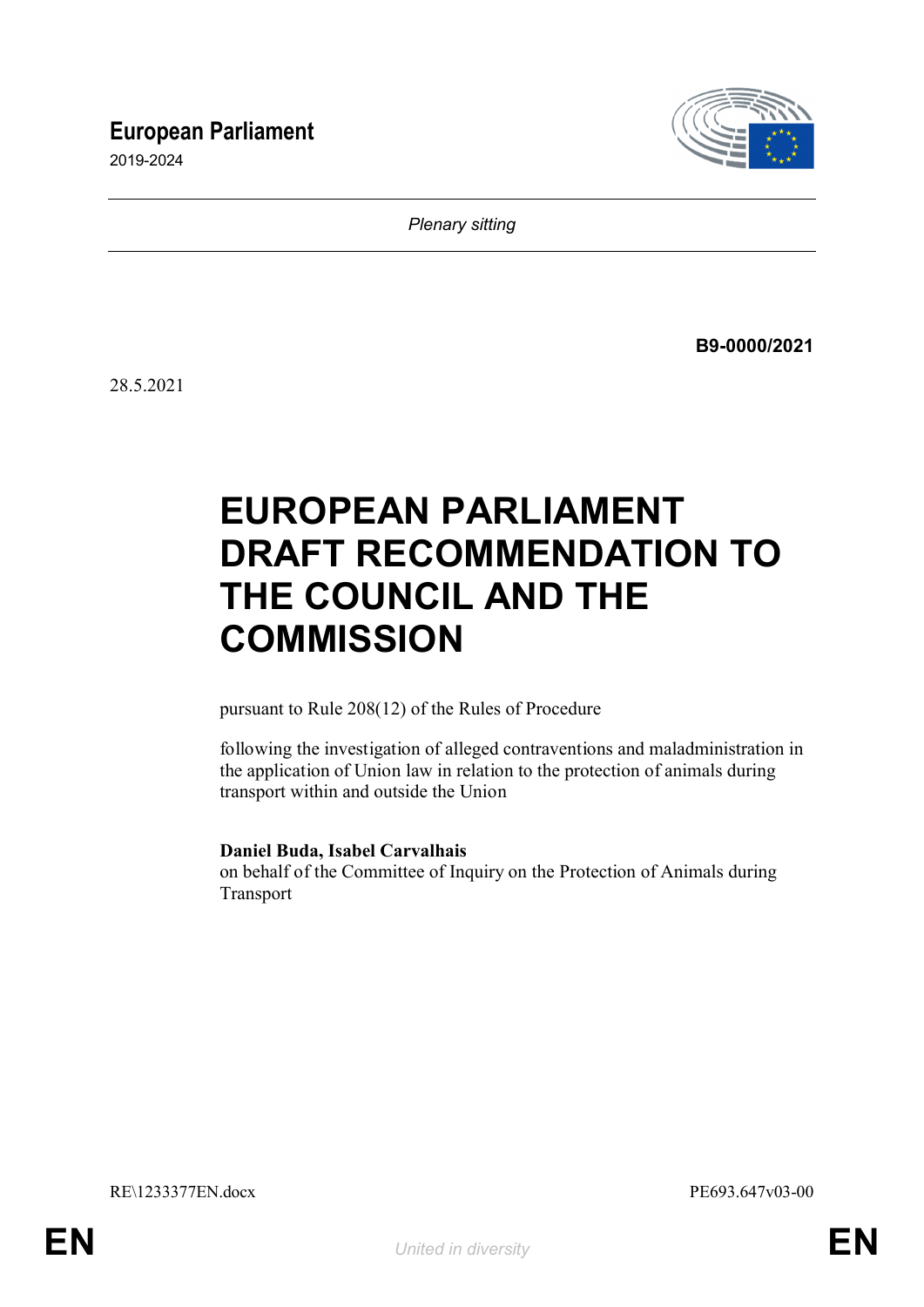#### **B9-0000/2021**

### **European Parliament draft recommendation to the Council and the Commission following the inquiry on the protection of animals during transport within and outside the Union (2021/XXXX(RSP))**

#### *The European Parliament*,

- having regard to Article 226 of the Treaty on the Functioning of the European Union (TFEU),
- having regard to Decision 95/167/EC, Euratom, ECSC of the European Parliament, the Council and the Commission of 19 April 1995 on the detailed provisions governing the exercise of the European Parliament's right of inquiry<sup>1</sup>,
- having regard to its decision of 19 June 2020 on setting up a committee of inquiry to investigate alleged contraventions and maladministration in the application of Union law in relation to the protection of animals during transport within and outside the Union, and defining its responsibilities, numerical strength and term of office<sup>2</sup>,
- having regard to the draft recommendation of the Committee of Inquiry on the Protection of Animals during Transport within and outside the Union,
- having regard to the final report of the Committee of Inquiry on the Protection of Animals during Transport within and outside the Union(A9-XXXX/2021),
- having regard to Rule 208(12) of its Rules of Procedure,

1. Stresses that all the conditions necessary to guarantee animal welfare during transport must be ensured at all times, regardless of their species, age, physical condition or the means and length of the journey;

2. Agrees with the Court of Auditors that the  $EU<sup>3</sup>$  has some of the world's highest animal welfare standards, but insists that these only become effective if they are fully enforced; considers that the EU needs to step up its efforts to ensure that animal welfare during transport is fully respected everywhere, at all times, and by every party concerned, from the origin until the final destination;

3. Urges the Member States and the Commission to take all the necessary steps to improve implementation and enforcement within the current regulatory framework; considers that the only way to address some of the issues regarding animal welfare during transport in a

 $\overline{a}$ 

 $1$  OJ L 113, 19.5.1995, p. 1.

 $2$  Texts adopted, P9\_TA(2020)0163.

<sup>&</sup>lt;sup>3</sup> European Court of Auditors Special Report No 31/2018 on animal welfare in the EU.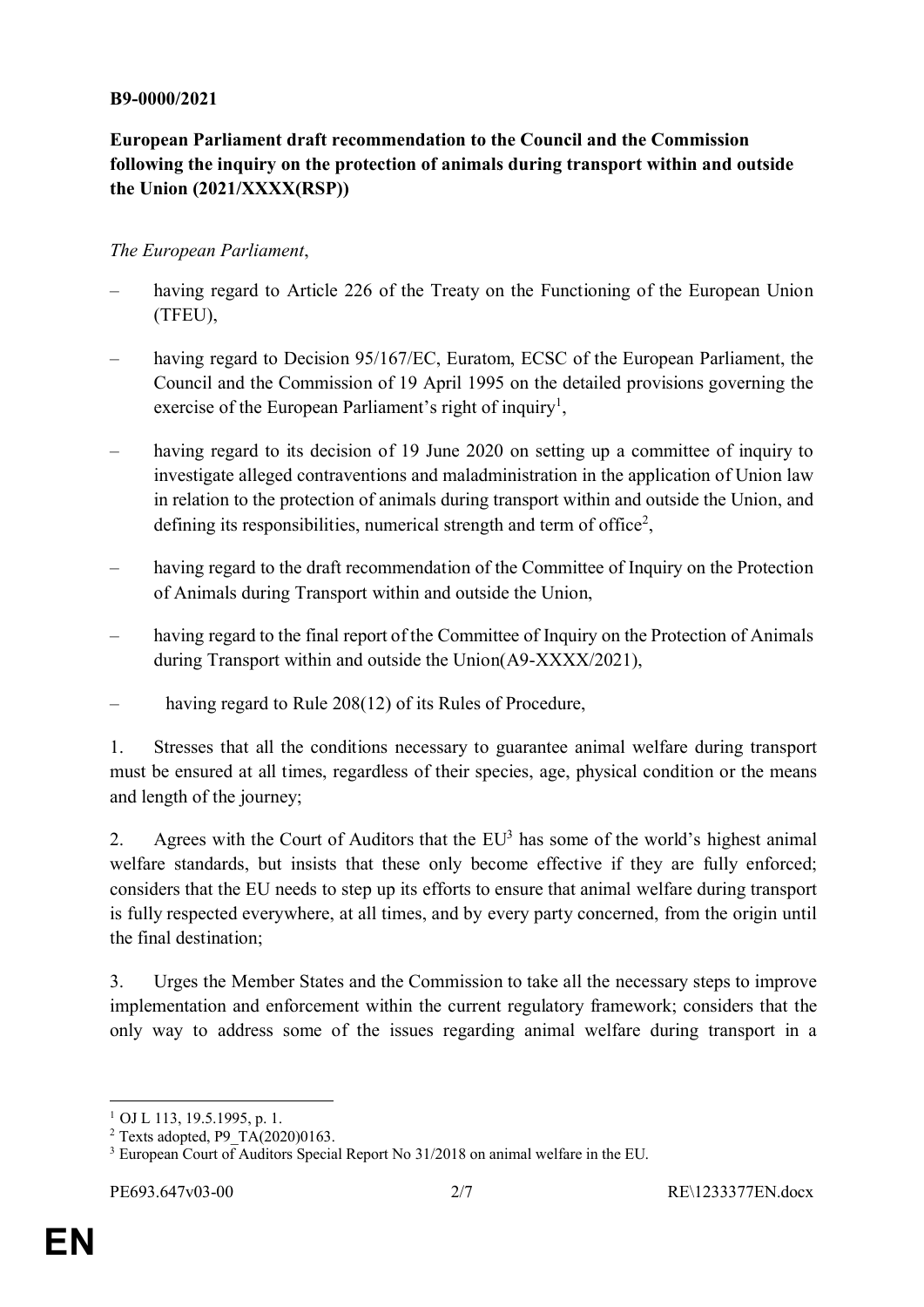harmonised way across the EU, and factor in the latest scientific updates, is through a revision of the Animal Transport Regulation;

4. Acknowledges the Commission's commitment to revise the animal welfare legislation, including the Animal Transport Regulation, with the aim of aligning it with the latest and best scientific evidence, broadening its scope and facilitating its enforcement;

5. Considers that the EU must work to create the necessary conditions that would allow a transition over time from the need to transport live animals to the transport of carcasses, meat products and genetic material;

6. Considers that operators in the sector and all parties involved in the transport of live animals need to have a predictability framework; calls on the EU institutions to take this into account when proposing a new regulation;

7. Calls on the Commission to dedicate funds from existing programmes and to envisage new funding instruments devoted to improvements in animal welfare during transport;

8. Calls on the Commission to develop campaigns and initiatives with the aim of raising EU citizens' awareness of the EU's high standards of animal welfare during transport;

9. Calls on the Commission to exercise stronger enforcement powers, namely when faced with recurrent and repeated violations of the regulation, and to apply sanctions to Member States that repeatedly fail to apply the regulation correctly;

10. Insists that the provisions on the means of transport must always consider the speciesspecific and physiological status of the animal, and also the breed variation within species and the age of the animals; stresses that the transport methods used should always best meet the physiological and mental needs of the animal;

11. Calls on Member States and transporters to promote and fully apply the EU 'Animal Transport Guides' promoted by the Commission, which establish best practices designed to support the industry in improving the welfare of animals during transport; calls on the Commission to promote the translation of the guides into all EU official languages;

12. Insists that space allowances and headroom provisions need to be aligned with the most recent scientific data, with rules to be set out in the regulation in a precise way that leaves no room for different interpretations;

13. Recalls the European Food Safety Authority's recommendation to use allometric equations when defining space allowances for cattle, sheep and pigs, and the area per kg for horses, which will give a more objective calculation and will ultimately benefit animal welfare and the consistency of interpretation by transporters and controlling authorities;

**EN**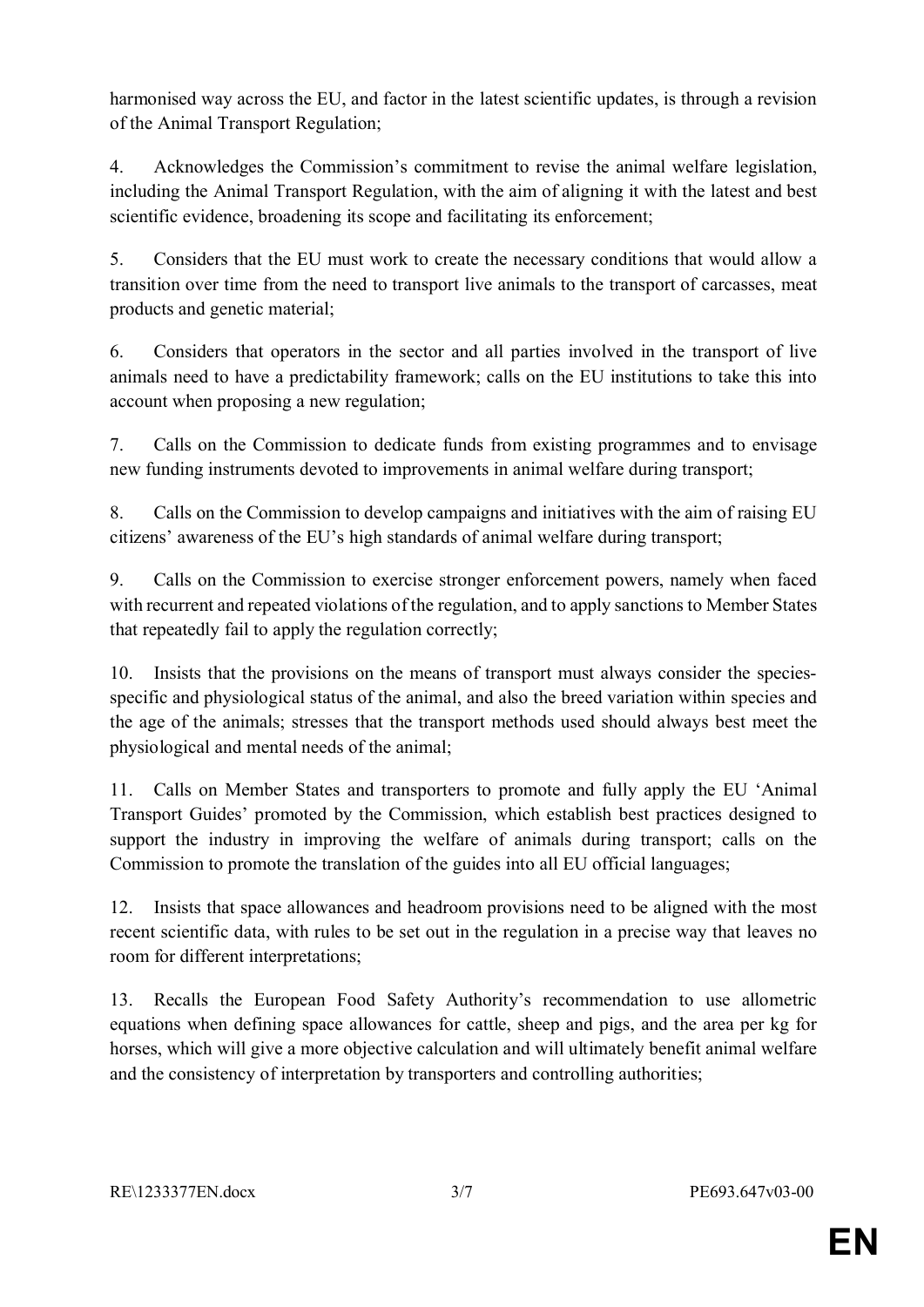14. Considers that better solutions for the design of means of transport that take into account species-specific and physiological requirements, age requirements and breed variations within species are needed;

15. Calls on the Commission to work on defining a set of criteria and minimum standards, developed by an EU-wide expert panel (comprising veterinarians, technical engineers, hauliers, manufacturers and members of the competent authorities), for the approval of means of animal transport;

16. Calls on the Member States to be more rigorous in both the certification and approval procedures for vehicles and in granting certificates of competence to drivers;

17. Calls on Member States to create the conditions for engineers to support veterinary officers during the approval of means of transport in relation to specific items, such as ventilation systems, water supply and the associated required primary sources of power;

18. Urges the Commission to rapidly develop a central database of authorised transporters and certificates of competence in the EU, including a report on breaches of the provisions of Council Regulation (EC) No 1/2005 and on the sanctions applied; considers that the certificates of competence should be in a uniform multilingual standard format, to be defined in EU legislation;

19. Calls on Member States to make better use of TRACES and take advantage of its new features in order to improve the targeting of their inspections and/or audits based on a risk assessment, and to improve their plausibility checks when approving journey logs and when performing retrospective checks;

20. Calls on the Commission to establish a minimum common framework on the number of checks on animal transports, proportionate to the number of animal consignments departing from the Member State's territory;

21. Stresses that the Action Plans presented by Member States to address deficiencies detected in the implementation of the Transport Regulation must contain concrete initiatives and a set timeline to complete them; calls on the Commission to carry out a thorough follow-up of the plan in order to guarantee the complete execution of the actions and the full accomplishment of the objectives;

22. Calls on the Commission to establish a harmonised and effective EU sanctions system, with a definition of common minimum criteria for sanctions for infringements to the regulation, in order to lay the foundations for an effective, proportionate and dissuasive system across the EU;

23. Considers that adequate training for any person working in the animal transport sector is an essential requirement to the safeguard animals' well-being during transport; strongly recommends, therefore, that training systems include all aspects of the transport process, such as the means of transport, the animals' specific requirements, the type and nature of the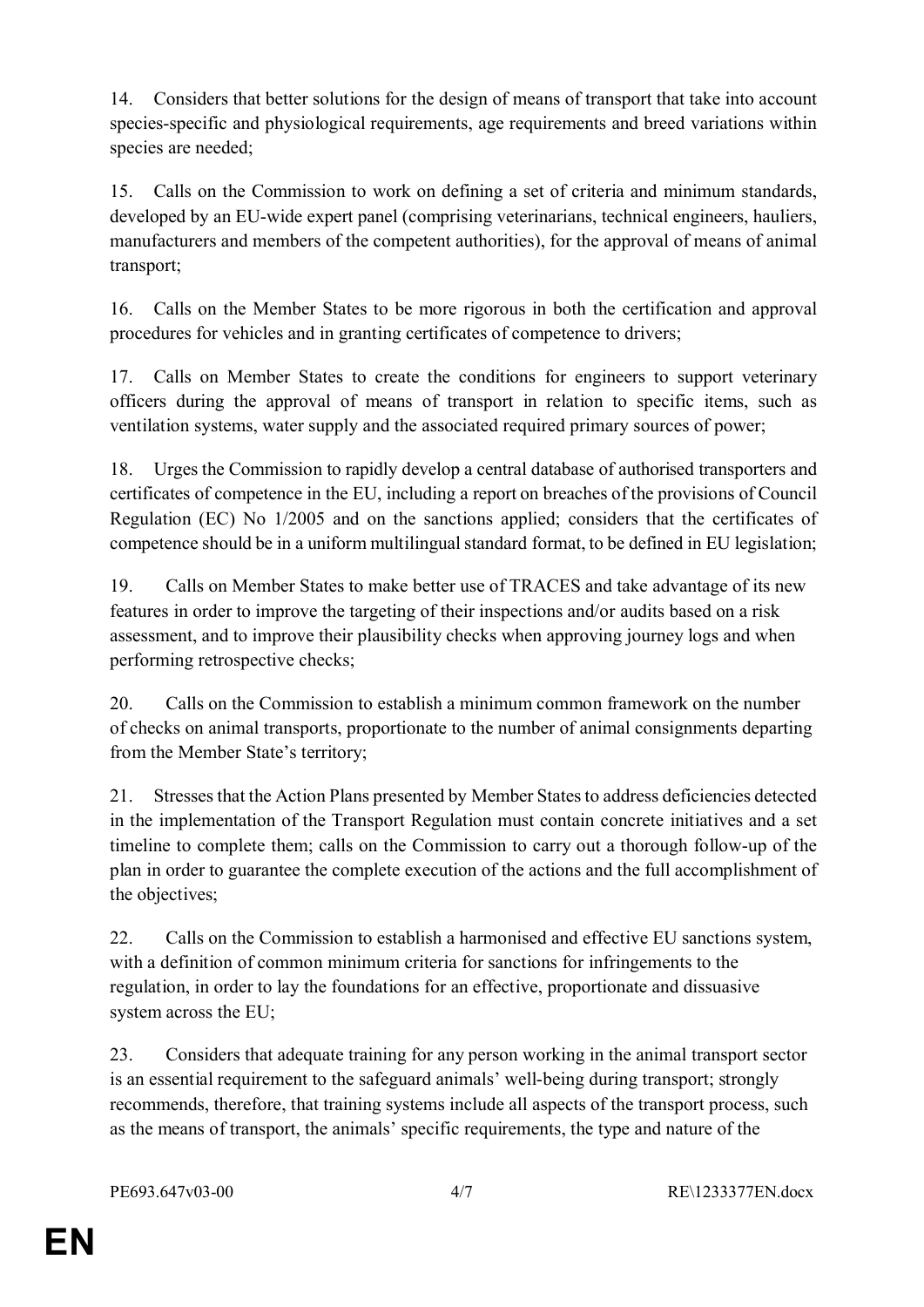journey, the appropriate handling of animals and the decision-making process regarding 'fitness for transport;

24. Urges the Member States to adapt their rules in such a way as to ensure that training to obtain the certificate of competence be species-specific, valid for a limited period and that a mandatory refresher course be set in order to obtain its renewal;

25. Calls for animal-based welfare indicators (i.e. based on observations of the animals) to be incorporated into the Animal Transport Regulation to be used by transporters and veterinary inspectors under commercial conditions, which would be a useful tool to assess animal well-being during transport;

26. Considers that equipping the means of transport with a CCTV system, with a particular focus on the loading and unloading operations, should be promoted for the sake of animal welfare protection and in order to safeguard operators who comply with the rules; stresses that data protection and privacy rights must be ensured by the competent authorities throughout the entire process;

27. Considers it fundamental that real time access to the satellite navigation systems be possible for the competent authorities; considers that the means of transport should be equipped with more updated controls systems, such as temperature measurements, water supply and the recording of loading and unloading operations;

28. Recommends the establishment, as an EU-wide procedure, of the logging of feeding and watering frequency from the last feeding, before loading in the farm of origin to the end of the journey;

29. Calls on the Member States to strictly apply the current provisions regarding temperature and only grant approval of a journey when the weather forecast for the duration of journey does not predict temperatures outside the -5ºC and 30ºC range, regardless of the means of transport used;

30. Considers it essential to have clearer rules in the future for transport on the optimal temperature range, taking different species needs, as well as the physiological status of the animal, breed variations within species and the age of the animals into account; considers that the approved temperature range should be based on effective temperature, the combination of temperature and humidity; recommends, moreover, the recording of the temperature by devices placed in the different compartments of the means of transport;

31. Considers that more research needs to be focused on improving knowledge about the transport needs of unweaned animals, in particular in relation to optimal journey time, the right age, appropriate drinking devices and the assessment of the fitness of animals for transport that needs to be properly ensured and assessed;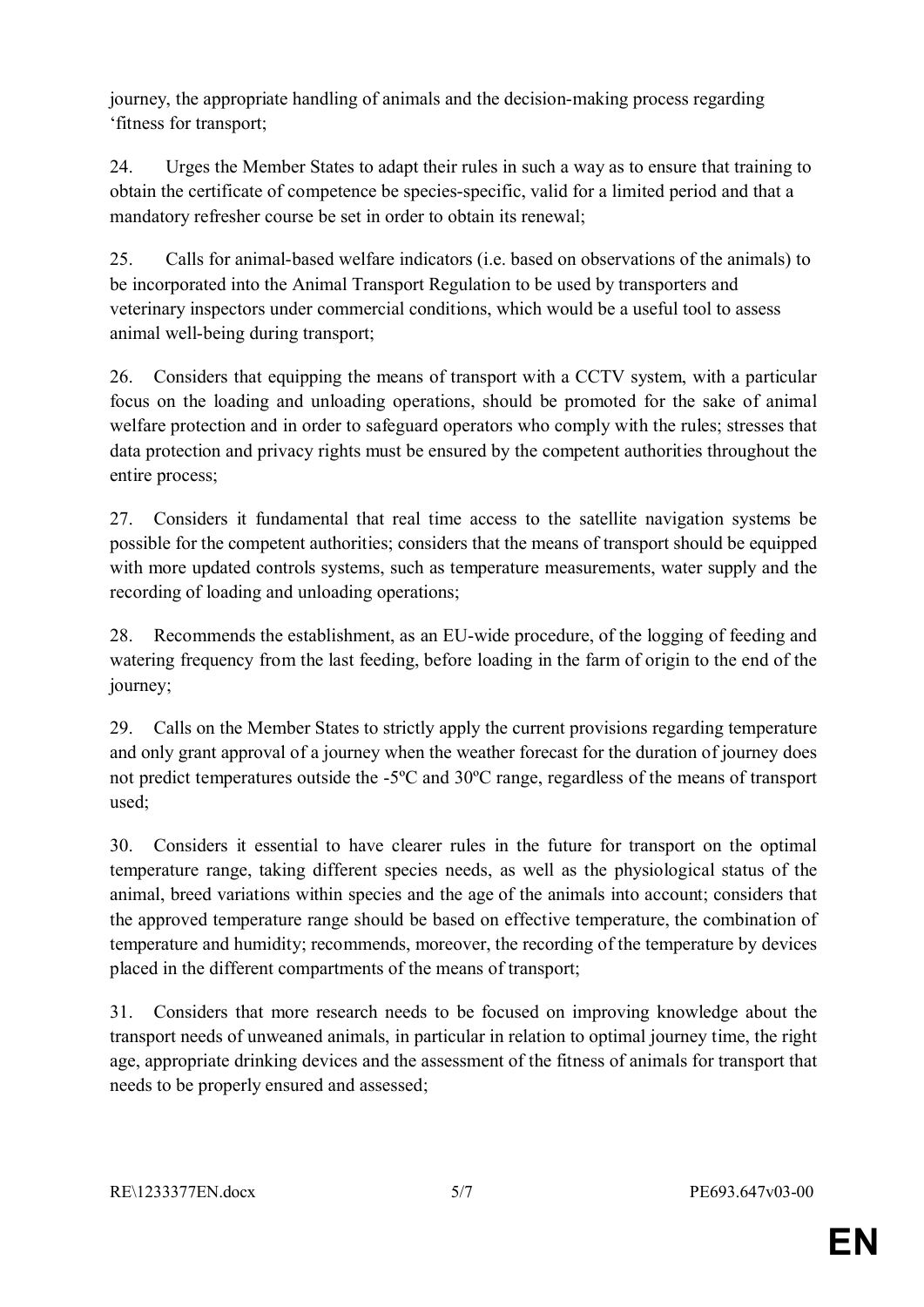32. Insists that the provisions regarding the length of the journey should be revisited, so as to integrate the most up-to-date scientific evidence and to take animals' specific needs into account; considers that the risks of lower levels of protection of animals with less economic value, such as animals at end of their productive life, is very real and this should therefore be factored into the revision of the provisions;

33. Calls on the Member States to inspect all consignments at the point of loading for long journeys to non-EU countries and to develop procedures for the inspections, covering areas such as the amount of feed and water for the duration of the journey, the space and headroom for the animals, the quality, placement and proper functioning of the drinking devices according to the needs of the animals being transported and to ensure that no unfit animal is loaded;

34. Considers that more research is required in order to identify the appropriate feed, feeding intervals, thermoregulation and resting needs of different animal species and categories;

35. Considers that the contingency plans presented by transporters should cover all types of incidents and emergency scenarios that may occur during transport, either natural or resulting from human actions, including remedying the mechanical problems, the management of delays, the setting of alternative routes if necessary, among other things; considers that the contingency plans must be adapted to reflect the specificities of each journey;

36. Finds it absolutely essential to improve and clarify the provisions on maritime transport, in particular on the definition and identification of organisers and transporters and of their obligations, in order to establish a clear chain of responsibility and communication with the competent authorities;

37. Calls on the Member States to ensure the existence of proper facilities at borders and ports to unload the animals and to allow them to rest properly, thereby safeguarding animal wellbeing when delays occur;

38. Considers it fundamental to guarantee the presence of a veterinarian during loading operations and at exit points, in particular for long-distance transport; calls for mandatory provisions to be introduced for sea journeys, ensuring the presence of a veterinarian on board for the whole duration of the sea journey;

39. Recommends the creation and implementation of a priority lane at borders, specifically intended for animal transport at the border, in order to minimise, as much as possible, any delays that can negatively impact the animals' welfare;

40. Recalls that regarding the transport of live animals to third countries, consignments should only be authorised once the competent authority has obtained assurance that the Transport Regulation will be effectively implemented, including the stages of the journey taking place outside the EU, in line with the judgment of the Court of Justice of the European Union of 2015;

**EN**